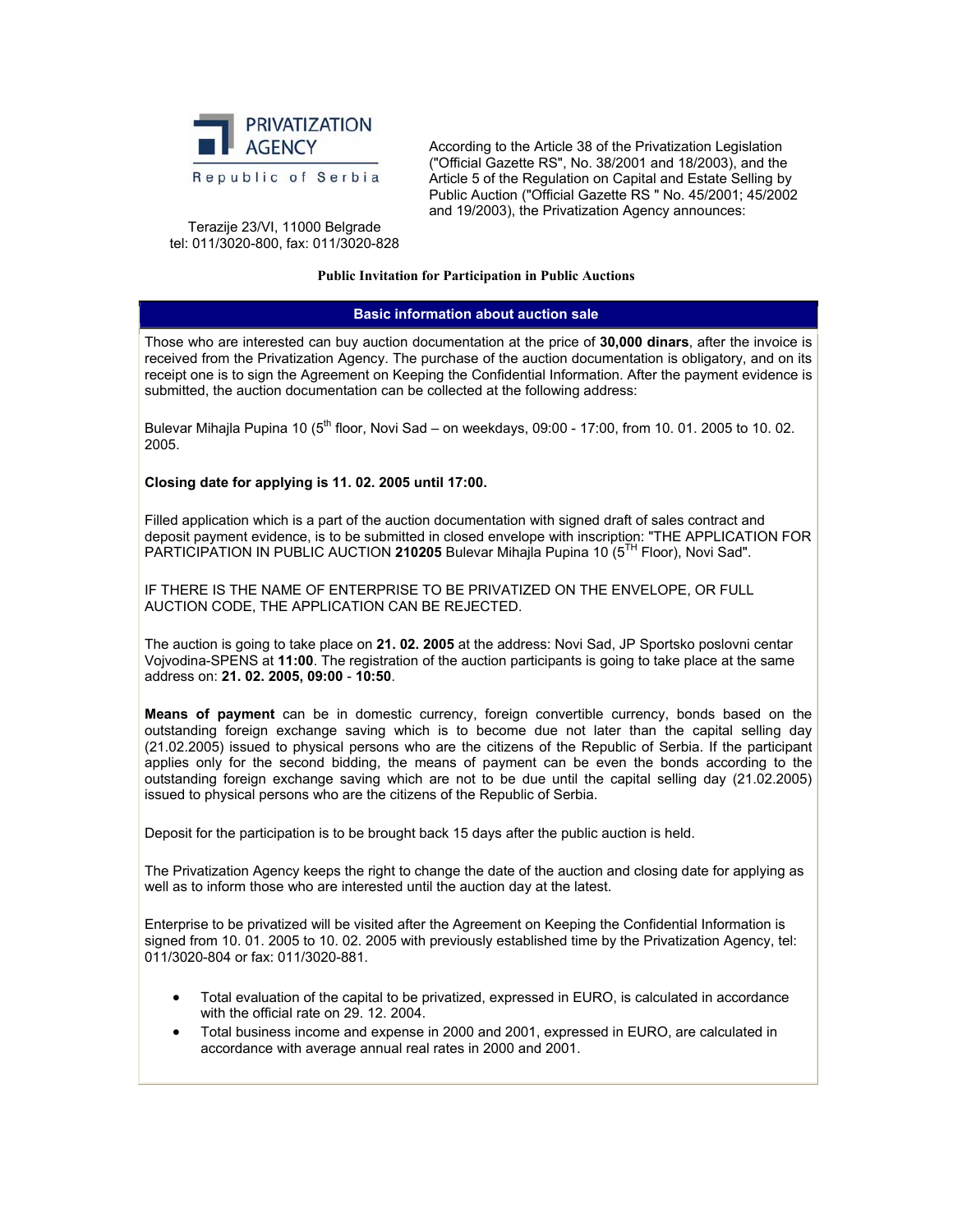## **Short description of PUBLIC AUCTION PROCEDURE**

Capital selling by public auction is carried out by Auction Commission established by the Privatization Agency. The Commission monitors auction sale, registers auction participants, announces auction unsuccessful, signs the minute and does other important jobs for auction process according to the law. The conditions for auction implementation are fulfilled if at least one person is given the auction participant status, if he is personally present or through his official accredited representative.

At time ordered for the start of PUBLIC AUCTION, auctioneer will open the first bidding where the means of payment can be in cash or due bonds. If there are many persons at the first bidding, the auctioneer announces initial price as well as each further increase. In case that none of the interested buyers react after the third call for accepting newly established price, the auctioneer, by hammering, declares the auction finished. Selling price becomes the highest offered value, and the participant who has been the first to offer the highest price is declared a buyer. If after the announcement of the initial price nobody is interested even after the third call, the auctioneer declares the first bidding unsuccessful and immediately opens the second bidding where even unmatured bonds can be the means of payment. Those who have applied for the second bidding can participate in it, as well as the participants in the first bidding if it has been unsuccessful.

If there are many participants in the second bidding the auctioneer announces initial price as well as each further increase. If none of the interested buyers react after the third call for accepting newly established price, the auctioneer, by hammering, declares the auction finished. Selling price becomes the highest offered value, and the participant who has been the first to offer the highest price is declared a buyer. If after the announcement of the initial price nobody is interested even after the third call, the auction is declared unsuccessful, and the participants lose the right to be brought back the deposit.

If only one person who has been given auction participant status attends the second bidding, that person is called three times to accept initial price. If he accepts the initial price, he is declared a buyer, and the initial price becomes selling price. If the participant doesn't accept the initial price, the auction is declared unsuccessful, and he loses the right to be brought back the deposit.

| 1. Basic information about enterprise to be privatized: Socially-owned enterprise GLOBUS for<br>advertising, publicity, printing, wholesale and retail trade, NOVI SAD                                     |              |                                                                                                                                  |                                                                                                               |                                                                                                                                                                                              |        |  |
|------------------------------------------------------------------------------------------------------------------------------------------------------------------------------------------------------------|--------------|----------------------------------------------------------------------------------------------------------------------------------|---------------------------------------------------------------------------------------------------------------|----------------------------------------------------------------------------------------------------------------------------------------------------------------------------------------------|--------|--|
| Auction code: 210205-1285p                                                                                                                                                                                 |              |                                                                                                                                  | Total estimated value of the capital to be privatized:<br>332000 din. or 4171 EUR, which is 70 % of the total |                                                                                                                                                                                              |        |  |
| Official Registration Number: 8011885                                                                                                                                                                      |              |                                                                                                                                  | capital of the enterprise<br>Deposit for the participation in the auction: 27,000                             |                                                                                                                                                                                              |        |  |
| Field of work: Other printing activities                                                                                                                                                                   |              | din. or 339 EUR.<br>Initial auction price: 53,000 din.<br>Minimum investment in the enterprise to be<br>privatized: 170,000 din. |                                                                                                               |                                                                                                                                                                                              |        |  |
| The most important property of the enterprise                                                                                                                                                              |              |                                                                                                                                  |                                                                                                               |                                                                                                                                                                                              |        |  |
| A) Buildings - the most important facilities<br>$(m2)$ :<br>$C$ ) Land (m2):                                                                                                                               |              |                                                                                                                                  |                                                                                                               | B) The most important equipment:<br>1) Electric machine (Olimpija) 2) Stamping machine 3)<br>Copier (Offset) 4) Sewing machine (Jadran) 5) Circular<br>saw 6) Passenger vehicle (Yugo skala) |        |  |
| <b>Statement of income and expense</b><br>per year:                                                                                                                                                        |              | 2002                                                                                                                             |                                                                                                               | 2003                                                                                                                                                                                         |        |  |
| Shown in:                                                                                                                                                                                                  | "EUR<br>Din. |                                                                                                                                  | Din.                                                                                                          | "EUR                                                                                                                                                                                         |        |  |
| Total business income:                                                                                                                                                                                     | 3,396,000    |                                                                                                                                  | 56,267                                                                                                        | 1,780,000                                                                                                                                                                                    | 27,361 |  |
| Total business expense:                                                                                                                                                                                    | 2,875,000    |                                                                                                                                  | 47,635                                                                                                        | 3,100,000                                                                                                                                                                                    | 47,651 |  |
| The most important products/services :1) Production of household devices 2) Paper processing 3)<br>Production of other paper and cardboard products 4) Newspaper printing 5) Wholesale of textile, clothes |              |                                                                                                                                  |                                                                                                               |                                                                                                                                                                                              |        |  |

and shoes 6) Other types of wholesale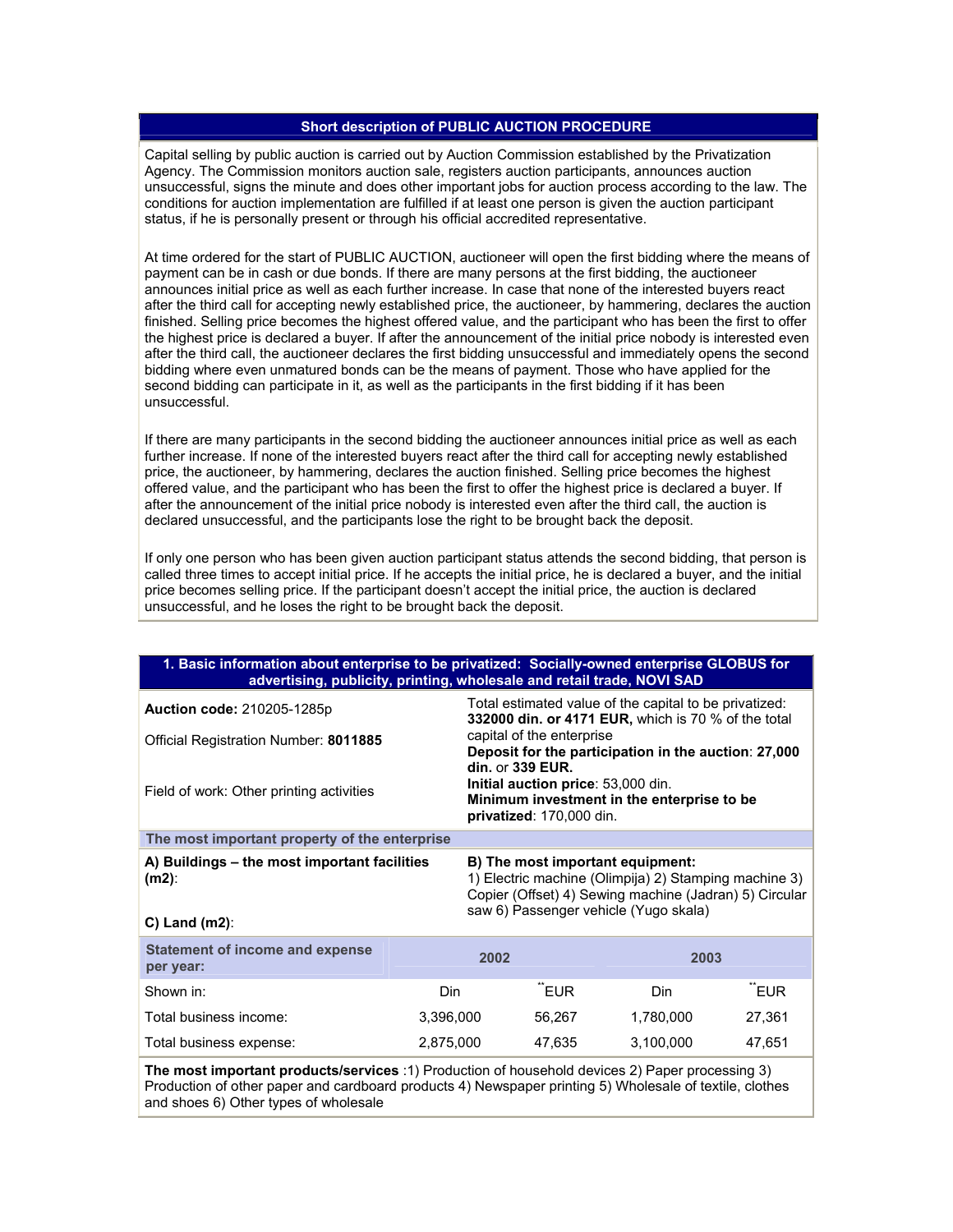| 2. Basic information about enterprise to be privatized: Joint-stock company BIM for building<br>installations, gas installations and steel skeletons, VRBAS                                                                                                                                                         |            |                                                                                                                                                                                                                                                                                                                                                      |                                                                                                              |                                                                                                             |         |
|---------------------------------------------------------------------------------------------------------------------------------------------------------------------------------------------------------------------------------------------------------------------------------------------------------------------|------------|------------------------------------------------------------------------------------------------------------------------------------------------------------------------------------------------------------------------------------------------------------------------------------------------------------------------------------------------------|--------------------------------------------------------------------------------------------------------------|-------------------------------------------------------------------------------------------------------------|---------|
| Auction code: 210205-1287p<br>Official Registration Number: 8130230<br>Field of work: Setting of pipe installations                                                                                                                                                                                                 |            | Total estimated value of the capital to be privatized:<br>8339000 din. or 104770 EUR, which is 67.452 % of<br>the total capital of the enterprise.<br>Deposit for the participation in the auction: 667,000<br>din. or 8,380 EUR.<br>Initial auction price: 1,334,000 din.<br>Minimum investment in the enterprise to be<br>privatized: 701,000 din. |                                                                                                              |                                                                                                             |         |
| The most important property of the enterprise                                                                                                                                                                                                                                                                       |            |                                                                                                                                                                                                                                                                                                                                                      |                                                                                                              |                                                                                                             |         |
| A) Buildings - the most important facilities<br>$(m2)$ :<br>1. Office space (259) 2. Workshops (458) 3.<br>Warehouse (44) 4. Boiler room (38) 5. Workshop<br>with porch (278) 6. Purpose-built flat (66)                                                                                                            |            | B) The most important equipment:<br>1) Truck (Zastava) 2) Jack (Tatra) 3) Van (Zastava<br>900) 4) Van (Zastava 850) 5) Sheet metal twisting<br>machine 6) Welding substation 7) Pressure measuring<br>pump                                                                                                                                           |                                                                                                              |                                                                                                             |         |
| $C$ ) Land m2):<br>Construction land: (772 Construction land - state<br>owned. The enterprise uses two eights of the<br>whole space)                                                                                                                                                                                |            |                                                                                                                                                                                                                                                                                                                                                      |                                                                                                              |                                                                                                             |         |
| <b>Statement of income and expense</b><br>per year:                                                                                                                                                                                                                                                                 |            | 2002                                                                                                                                                                                                                                                                                                                                                 |                                                                                                              | 2003                                                                                                        |         |
| Shown in:                                                                                                                                                                                                                                                                                                           | Din        |                                                                                                                                                                                                                                                                                                                                                      | "EUR                                                                                                         | Din.                                                                                                        | "EUR    |
| Total business income:                                                                                                                                                                                                                                                                                              | 11,653,000 |                                                                                                                                                                                                                                                                                                                                                      | 193,074                                                                                                      | 12,468,000                                                                                                  | 191,647 |
| Total business expense:                                                                                                                                                                                                                                                                                             | 17,698,000 |                                                                                                                                                                                                                                                                                                                                                      | 293,232                                                                                                      | 14,638,000                                                                                                  | 225,003 |
| The most important products/services:1) Sanitary engineering installations, heating and gas<br>installations, 2) Roof covering sheet metal works 3) Making and placing of steel skeletons 4) Making and<br>fixing of black metalwork<br>Total number of employees: 40 ; employees with university qualifications: 1 |            |                                                                                                                                                                                                                                                                                                                                                      |                                                                                                              |                                                                                                             |         |
|                                                                                                                                                                                                                                                                                                                     |            |                                                                                                                                                                                                                                                                                                                                                      |                                                                                                              |                                                                                                             |         |
| 3. Basic information about enterprise to be privatized: Graphic joint-stock company TALIJA, NOVI                                                                                                                                                                                                                    |            | <b>SAD</b>                                                                                                                                                                                                                                                                                                                                           |                                                                                                              |                                                                                                             |         |
| Auction code: 210205-1289p                                                                                                                                                                                                                                                                                          |            |                                                                                                                                                                                                                                                                                                                                                      |                                                                                                              | Total estimated value of the capital to be privatized:<br>416000 din. or 5226 EUR, which is 63.707 % of the |         |
| Official Registration Number: 8066507                                                                                                                                                                                                                                                                               |            |                                                                                                                                                                                                                                                                                                                                                      | total capital of the enterprise.<br>Deposit for the participation in the auction: 33,000<br>din. or 415 EUR. |                                                                                                             |         |
| Field of work: Other printing works                                                                                                                                                                                                                                                                                 |            | Initial auction price: 67,000 din.<br>Minimum investment in the enterprise to be<br>privatized: 167,000 din.                                                                                                                                                                                                                                         |                                                                                                              |                                                                                                             |         |
| The most important property of the enterprise                                                                                                                                                                                                                                                                       |            |                                                                                                                                                                                                                                                                                                                                                      |                                                                                                              |                                                                                                             |         |
| A) Buildings - the most important facilities<br>$(m2)$ :<br>$C)$ Land (m2):                                                                                                                                                                                                                                         |            | B) The most important equipment:<br>1) Offset printing machine (P-30) 2) Machine for<br>plasticizing 3) Hydraulic pallet forklift truck 4) Offset<br>panels copier 5) Electric heater (EGV-6) 6)                                                                                                                                                     |                                                                                                              |                                                                                                             |         |
|                                                                                                                                                                                                                                                                                                                     |            |                                                                                                                                                                                                                                                                                                                                                      |                                                                                                              |                                                                                                             |         |
| <b>Statement of income and expense</b><br>per year:                                                                                                                                                                                                                                                                 |            | 2002                                                                                                                                                                                                                                                                                                                                                 |                                                                                                              | 2003                                                                                                        |         |

Shown in: The state of the Solid Community Community Din to the Number of Team Teur and the Solid Community Community Community Community Community Community Community Community Community Community Community Community Comm Total business income: 5,333,000 88,361 2,140,000 32,894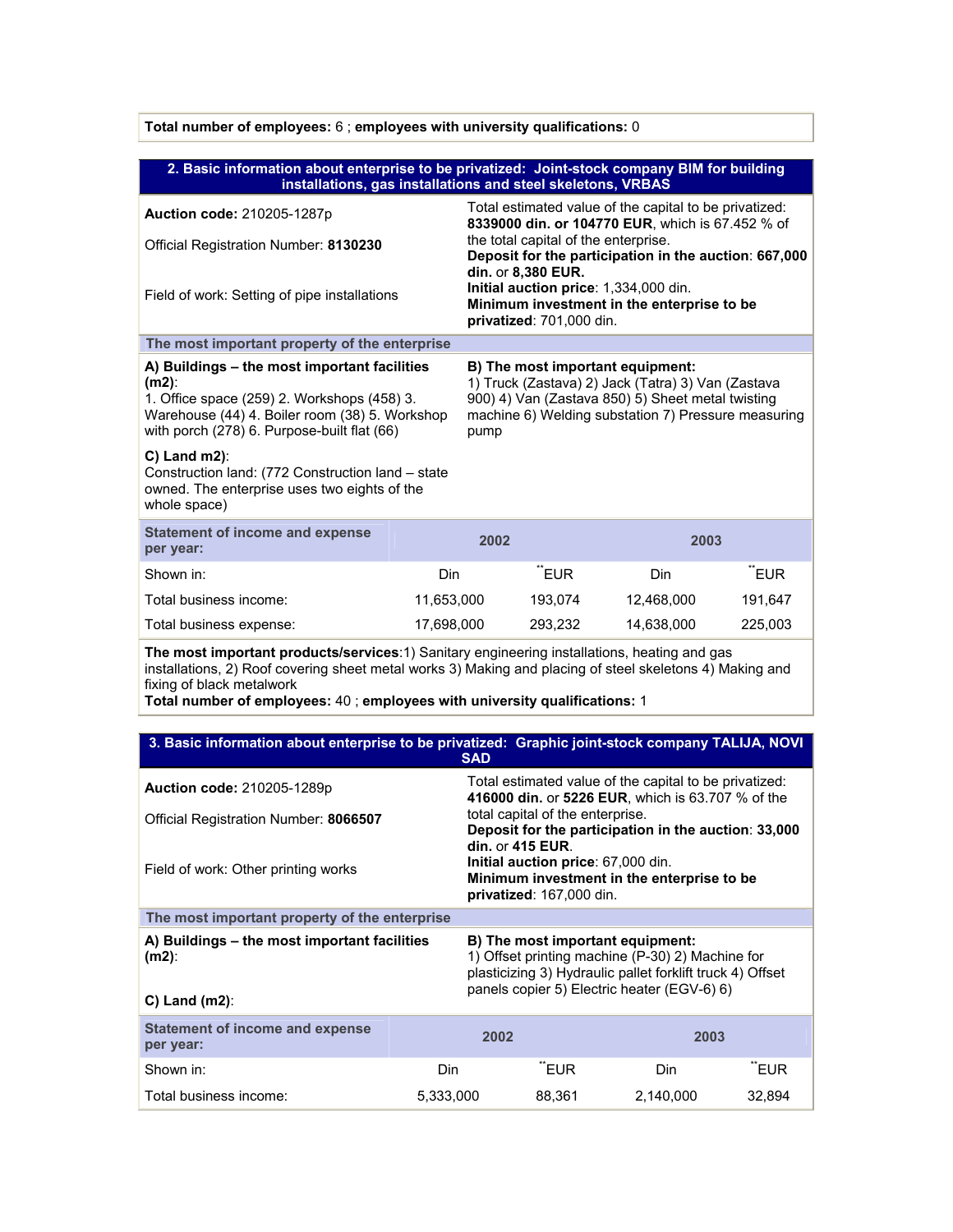| Total business expense:                                                                                                                                                                                                                                                                                                                                                                                                                                                                                                                                                         | 6,921,000                                                                                                                                                                                              |                                                                                                                                                                                                                                                  | 114,672                                                                                                                                                                                           | 4,081,000                                                                                                  | 62,730  |  |  |
|---------------------------------------------------------------------------------------------------------------------------------------------------------------------------------------------------------------------------------------------------------------------------------------------------------------------------------------------------------------------------------------------------------------------------------------------------------------------------------------------------------------------------------------------------------------------------------|--------------------------------------------------------------------------------------------------------------------------------------------------------------------------------------------------------|--------------------------------------------------------------------------------------------------------------------------------------------------------------------------------------------------------------------------------------------------|---------------------------------------------------------------------------------------------------------------------------------------------------------------------------------------------------|------------------------------------------------------------------------------------------------------------|---------|--|--|
| The most important products/services:1) Printing of books, magazines, leaflets, bulletins and other<br>publications 2) Non-food product wholesale 3) Food product wholesale 4) Services of copying, addressing,<br>making of photocopies and copies of other kind<br>Total number of employees: 18 ; employees with university qualifications: 1                                                                                                                                                                                                                                |                                                                                                                                                                                                        |                                                                                                                                                                                                                                                  |                                                                                                                                                                                                   |                                                                                                            |         |  |  |
| 4. Basic information about enterprise to be privatized: Joint-stock trade enterprise AGROSAVEZ,                                                                                                                                                                                                                                                                                                                                                                                                                                                                                 |                                                                                                                                                                                                        |                                                                                                                                                                                                                                                  |                                                                                                                                                                                                   |                                                                                                            |         |  |  |
| <b>SOMBOR</b>                                                                                                                                                                                                                                                                                                                                                                                                                                                                                                                                                                   |                                                                                                                                                                                                        |                                                                                                                                                                                                                                                  |                                                                                                                                                                                                   |                                                                                                            |         |  |  |
| Auction code: 210205-1292p                                                                                                                                                                                                                                                                                                                                                                                                                                                                                                                                                      |                                                                                                                                                                                                        |                                                                                                                                                                                                                                                  |                                                                                                                                                                                                   | Total estimated value of the capital to be privatized:<br>116671000 din. or 1465820 EUR, which is 69.447 % |         |  |  |
| Official Registration Number: 8246149                                                                                                                                                                                                                                                                                                                                                                                                                                                                                                                                           |                                                                                                                                                                                                        | of the total capital of the enterprise.<br>Deposit for the participation in the auction:<br>9,334,000 din. or 117,270 EUR.<br>Initial auction price: 18,667,000 din.<br>Minimum investment in the enterprise to be<br>privatized: 3,801,000 din. |                                                                                                                                                                                                   |                                                                                                            |         |  |  |
| Field of work: Sale of components and equipment<br>for motor vehicles                                                                                                                                                                                                                                                                                                                                                                                                                                                                                                           |                                                                                                                                                                                                        |                                                                                                                                                                                                                                                  |                                                                                                                                                                                                   |                                                                                                            |         |  |  |
| The most important property of the enterprise                                                                                                                                                                                                                                                                                                                                                                                                                                                                                                                                   |                                                                                                                                                                                                        |                                                                                                                                                                                                                                                  |                                                                                                                                                                                                   |                                                                                                            |         |  |  |
| A) Buildings - the most important facilities<br>$(m2)$ :<br>1. Mill with warehouse and shed (692) 2. Building<br>barrack-office space (338) 3. Office space (45) 4.<br>Office warehouse building (989) 5. Office storage<br>space (1455) 6. Warehouse-storage (1500) 7.<br>Office storage facility (1319) 8. Cutting tools<br>warehouse (144) 9. Hangar-warehouse (296)                                                                                                                                                                                                         |                                                                                                                                                                                                        |                                                                                                                                                                                                                                                  | B) The most important equipment:<br>1) Mill equipment 2) Truck (2 pieces) (TAM 130) 3)<br>Passenger vehicle (Lada) 4) Big forklift truck 5) Forklift<br>truck 6) Mill forklift truck (Indos 1500) |                                                                                                            |         |  |  |
| C) Land $(m2)$ :<br>Construction land: (5135 - socially owned, 73.663<br>- state owned) Agricultural land: (0)                                                                                                                                                                                                                                                                                                                                                                                                                                                                  |                                                                                                                                                                                                        |                                                                                                                                                                                                                                                  |                                                                                                                                                                                                   |                                                                                                            |         |  |  |
| <b>Statement of income and expense</b><br>per year:                                                                                                                                                                                                                                                                                                                                                                                                                                                                                                                             |                                                                                                                                                                                                        | 2002                                                                                                                                                                                                                                             |                                                                                                                                                                                                   | 2003                                                                                                       |         |  |  |
| Shown in:                                                                                                                                                                                                                                                                                                                                                                                                                                                                                                                                                                       | Din                                                                                                                                                                                                    |                                                                                                                                                                                                                                                  | "EUR                                                                                                                                                                                              | Din                                                                                                        | "EUR    |  |  |
| Total business income:                                                                                                                                                                                                                                                                                                                                                                                                                                                                                                                                                          | 5,887,000                                                                                                                                                                                              |                                                                                                                                                                                                                                                  | 97,540                                                                                                                                                                                            | 13,245,000                                                                                                 | 203,591 |  |  |
| Total business expense:                                                                                                                                                                                                                                                                                                                                                                                                                                                                                                                                                         | 13,460,000                                                                                                                                                                                             |                                                                                                                                                                                                                                                  | 223,014                                                                                                                                                                                           | 12,265,000                                                                                                 | 188,527 |  |  |
| The most important products/services:1) Metal goods retail trade 2) Sale of components and equipment<br>for motor vehicles 3) Wholesale of grain products, seeds and food 4) Wholesale of metal goods, pipes,<br>machines etc. 5) Wholesale of household equipment 6) Wholesale of office machines and equipment 7)<br>Wholesale of waste and residues 8) Mediation in the sale of machines, industrial equipment etc. 9) Foreign<br>trade turnover and services in the field of registered work<br>Total number of employees: 16 ; employees with university qualifications: 1 |                                                                                                                                                                                                        |                                                                                                                                                                                                                                                  |                                                                                                                                                                                                   |                                                                                                            |         |  |  |
| 5. Basic information about enterprise to be privatized: Joint-stock company KORZO, RUMA                                                                                                                                                                                                                                                                                                                                                                                                                                                                                         |                                                                                                                                                                                                        |                                                                                                                                                                                                                                                  |                                                                                                                                                                                                   |                                                                                                            |         |  |  |
| Auction code: 210205-1305p                                                                                                                                                                                                                                                                                                                                                                                                                                                                                                                                                      |                                                                                                                                                                                                        |                                                                                                                                                                                                                                                  |                                                                                                                                                                                                   | Total estimated value of the capital to be privatized:                                                     |         |  |  |
| Official Registration Number: 8237760                                                                                                                                                                                                                                                                                                                                                                                                                                                                                                                                           |                                                                                                                                                                                                        | 228115000 din. or 2865988 EUR, which is 70 % of<br>the total capital of the enterprise.                                                                                                                                                          |                                                                                                                                                                                                   |                                                                                                            |         |  |  |
| Field of work: Hotels and motels, with restaurant                                                                                                                                                                                                                                                                                                                                                                                                                                                                                                                               | Deposit for the participation in the auction:<br>18,249,000 din. or 229,276 EUR.<br>Initial auction price: 36,498,000 din.<br>Minimum investment in the enterprise to be<br>privatized: 6,633,000 din. |                                                                                                                                                                                                                                                  |                                                                                                                                                                                                   |                                                                                                            |         |  |  |
| The most important property of the enterprise                                                                                                                                                                                                                                                                                                                                                                                                                                                                                                                                   |                                                                                                                                                                                                        |                                                                                                                                                                                                                                                  |                                                                                                                                                                                                   |                                                                                                            |         |  |  |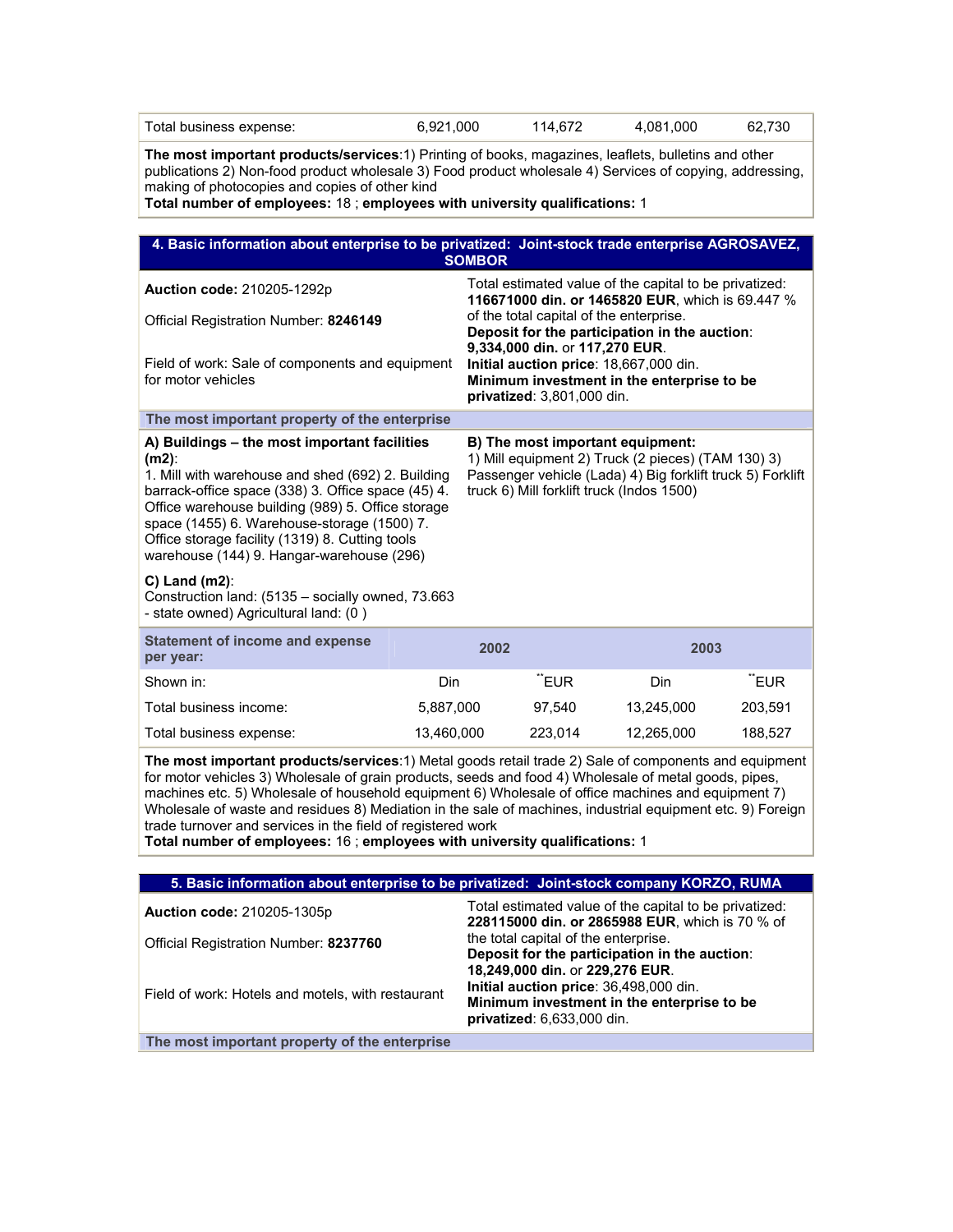|          | A) Buildings – the most important facilities |  |
|----------|----------------------------------------------|--|
| $(m2)$ : |                                              |  |

1. Hotel "Ruma" (6300) 2. Restaurant "Borkovac" (270) 3. Restaurant "Putinci" (250)

## **C) Land (m2)**:

Construction land: (24806 – state owned)

| Statement of income and expense<br>per year: | 2002       |         | 2003       |                   |
|----------------------------------------------|------------|---------|------------|-------------------|
|                                              |            |         |            |                   |
| Shown in:                                    | Din        | "EUR    | Din        | TEUR <sup>*</sup> |
| Total business income:                       | 18.919.000 | 313.462 | 18.679.000 | 287.117           |
| Total business expense:                      | 26,708,000 | 442.515 | 29,172,000 | 448.407           |

**B) The most important equipment:** 1) Catering trade equipment (miscellaneous)

**The most important products/services**:1) Accommodation services 2) Food services 3) Sale of coffee and drinks 4) Production of pastry

**Total number of employees:** 83 ; **employees with university qualifications:** 2

| 6. Basic information about enterprise to be privatized: AD PANONIJA Industry of leather, fur and<br>ready-made clothes, SUBOTICA                                                                                                                                                                                                                                                                                                                                                                                                                                                                                                                                                                                                                                                                                 |                                     |                                                                                                                                                   |                                                                                                             |                                               |         |  |
|------------------------------------------------------------------------------------------------------------------------------------------------------------------------------------------------------------------------------------------------------------------------------------------------------------------------------------------------------------------------------------------------------------------------------------------------------------------------------------------------------------------------------------------------------------------------------------------------------------------------------------------------------------------------------------------------------------------------------------------------------------------------------------------------------------------|-------------------------------------|---------------------------------------------------------------------------------------------------------------------------------------------------|-------------------------------------------------------------------------------------------------------------|-----------------------------------------------|---------|--|
| Auction code: 210205-1306p                                                                                                                                                                                                                                                                                                                                                                                                                                                                                                                                                                                                                                                                                                                                                                                       |                                     |                                                                                                                                                   | Total estimated value of the capital to be privatized:<br>71941000 din. or 903845 EUR, which is 67.088 % of |                                               |         |  |
| Official Registration Number: 8227012                                                                                                                                                                                                                                                                                                                                                                                                                                                                                                                                                                                                                                                                                                                                                                            |                                     |                                                                                                                                                   | the total capital of the enterprise.                                                                        | Deposit for the participation in the auction: |         |  |
| Field of work: Tanning and final processing of hide                                                                                                                                                                                                                                                                                                                                                                                                                                                                                                                                                                                                                                                                                                                                                              |                                     | 5,755,000 din. or 72,304 EUR.<br>Initial auction price: 11,510,000 din.<br>Minimum investment in the enterprise to be<br>privatized: 436,000 din. |                                                                                                             |                                               |         |  |
| The most important property of the enterprise                                                                                                                                                                                                                                                                                                                                                                                                                                                                                                                                                                                                                                                                                                                                                                    |                                     |                                                                                                                                                   |                                                                                                             |                                               |         |  |
| A) Buildings - the most important facilities<br>B) The most important equipment:<br>1) Fur sewing machine (19 pieces) 2) Machine<br>$(m2)$ :<br>1. Administrative building (200) 2. Plant for fur and<br>"Vindirka" 3) Ph meter (2 pieces) 4) Barrel for wetting<br>ready-made clothes (926) 3. Building of hide<br>5) Machine for shearing 6) Concrete machine (14<br>processing plant (820) 4. Hall of wetting<br>pieces) 7) Reducing gears (6 pieces) (SEVER)<br>department (1739) 5. Energy facility building (200)<br>6. Building of workshop, cloakroom, canteen (960)<br>7. Warehouse of flammable liquids (145) 8.<br>Warehouse of raw materials, chemicals, finished<br>products (1039)<br>$C$ ) Land (m2):<br>Construction land: (29532 -socially owned)<br>Agricultural land: (9609 - socially owned) |                                     |                                                                                                                                                   |                                                                                                             |                                               |         |  |
| <b>Statement of income and expense</b><br>per year:                                                                                                                                                                                                                                                                                                                                                                                                                                                                                                                                                                                                                                                                                                                                                              | 2002<br>2003                        |                                                                                                                                                   |                                                                                                             |                                               |         |  |
| Shown in:                                                                                                                                                                                                                                                                                                                                                                                                                                                                                                                                                                                                                                                                                                                                                                                                        | "EUR<br>Din                         |                                                                                                                                                   |                                                                                                             | Din                                           | "EUR    |  |
| Total business income:                                                                                                                                                                                                                                                                                                                                                                                                                                                                                                                                                                                                                                                                                                                                                                                           | 30,630,000                          |                                                                                                                                                   | 507,497                                                                                                     | 32,937,000                                    | 506,279 |  |
| Total business expense:                                                                                                                                                                                                                                                                                                                                                                                                                                                                                                                                                                                                                                                                                                                                                                                          | 29,414,000<br>487,350<br>33,502,000 |                                                                                                                                                   |                                                                                                             | 514.964                                       |         |  |
| The most important products/services:1) Clothing napa 2) Coloured and non-coloured fur 3) Medical fur<br>4) Fur product processing 5) Boards 6) Car seat covers<br>Total number of employees: 68 ; employees with university qualifications: 4                                                                                                                                                                                                                                                                                                                                                                                                                                                                                                                                                                   |                                     |                                                                                                                                                   |                                                                                                             |                                               |         |  |

**7. Basic information about enterprise to be privatized: Joint-stock company DUNAV Industry for wood processing and production of furniture, APATIN**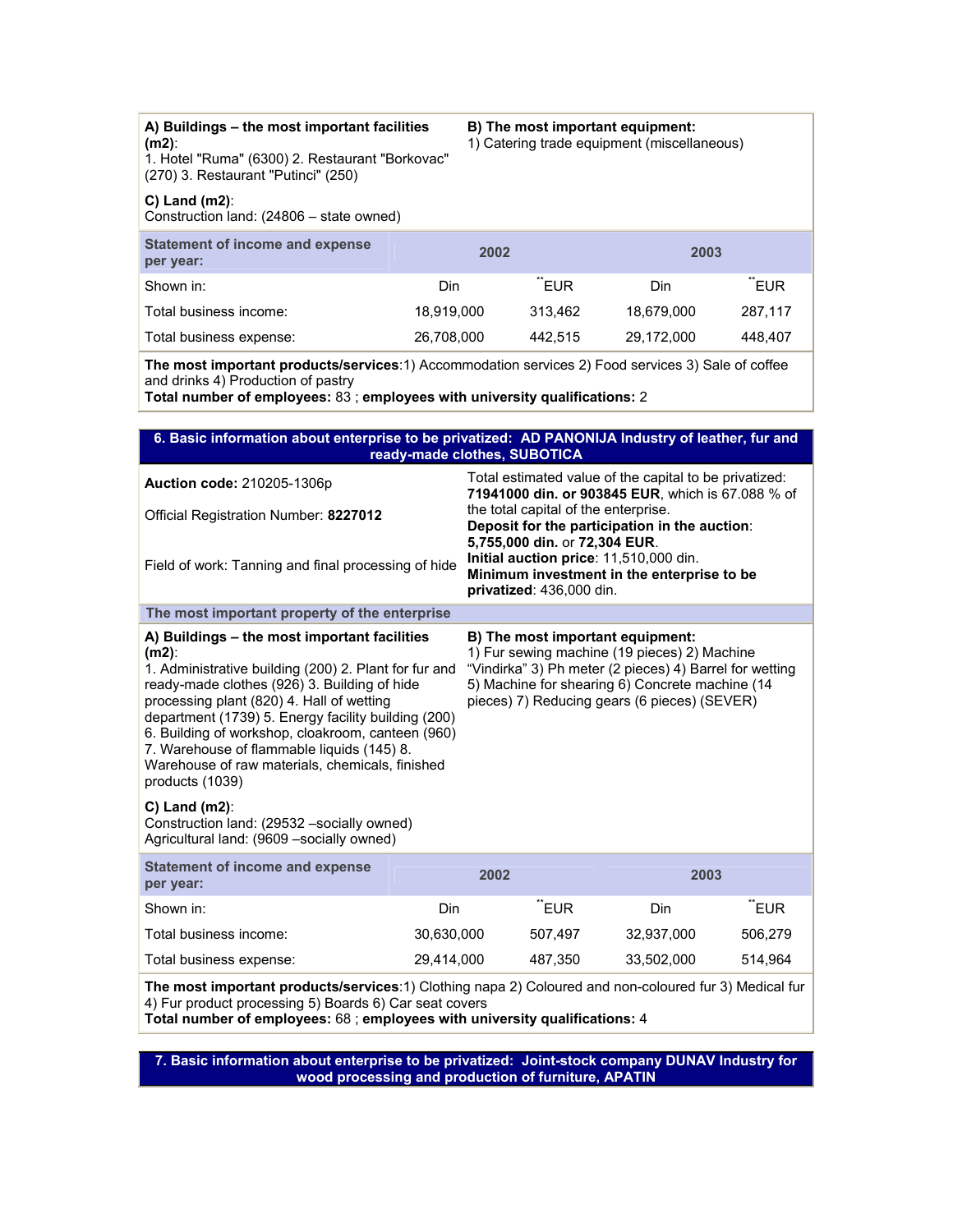| <b>Auction code: 210205-1309p</b>                                                                                                                                                                                                                                                                                                                                                                                                                                                        |              | Total estimated value of the capital to be privatized:<br>121830000 din. or 1530644 EUR, which is 67.382 %                                          |            |         |  |  |
|------------------------------------------------------------------------------------------------------------------------------------------------------------------------------------------------------------------------------------------------------------------------------------------------------------------------------------------------------------------------------------------------------------------------------------------------------------------------------------------|--------------|-----------------------------------------------------------------------------------------------------------------------------------------------------|------------|---------|--|--|
| Official Registration Number: 8027595                                                                                                                                                                                                                                                                                                                                                                                                                                                    |              | of the total capital of the enterprise.<br>Deposit for the participation in the auction:                                                            |            |         |  |  |
| Field of work: Kitchen furniture production                                                                                                                                                                                                                                                                                                                                                                                                                                              |              | 6,092,000 din. or 76,538 EUR.<br>Initial auction price: 12,183,000 din.<br>Minimum investment in the enterprise to be<br>privatized: 4,023,000 din. |            |         |  |  |
| The most important property of the enterprise                                                                                                                                                                                                                                                                                                                                                                                                                                            |              |                                                                                                                                                     |            |         |  |  |
| A) Buildings - the most important facilities<br>B) The most important equipment:<br>1) Transporter (Turbo Rival) 2) Passenger car (Audi<br>$(m2)$ :<br>1. Production building with basement - user (1430)<br>100)<br>2. Production building (new) - user (1620) 3.<br>Economic building (dilatation A) - user (979) 4.<br>Annex of mechanical department - user (657) 5.<br>Economic building (dilatation F) - user (991)<br>$C)$ Land (m2):<br>Construction land: (24023 - state owned) |              |                                                                                                                                                     |            |         |  |  |
| <b>Statement of income and expense</b><br>per year:                                                                                                                                                                                                                                                                                                                                                                                                                                      | 2002<br>2003 |                                                                                                                                                     |            |         |  |  |
| Shown in:                                                                                                                                                                                                                                                                                                                                                                                                                                                                                | Din          | "EUR                                                                                                                                                | Din        | "EUR    |  |  |
| Total business income:                                                                                                                                                                                                                                                                                                                                                                                                                                                                   | 67,411,000   | 1,116,908                                                                                                                                           | 50,779,000 | 780,531 |  |  |
| Total business expense:                                                                                                                                                                                                                                                                                                                                                                                                                                                                  | 85,295,000   | 1,413,222                                                                                                                                           | 61,917,000 | 951,735 |  |  |
| The most important products/services:1) Bathroom cabinets 2) Kitchen elements 3) Cupboards 4)<br>Cabinets for shoes 5) Counters for kitchen                                                                                                                                                                                                                                                                                                                                              |              |                                                                                                                                                     |            |         |  |  |

**Total number of employees:** 137 ; **employees with university qualifications:** 5

|                                                                                                                                                                                                                                                                                                                                                                                                                | 8. Basic information about enterprise to be privatized: Socially-owned enterprise with unlimited<br>liability MOKRIN, MOKRIN                                                                                                                                                                                                                                                                                     |  |  |  |  |
|----------------------------------------------------------------------------------------------------------------------------------------------------------------------------------------------------------------------------------------------------------------------------------------------------------------------------------------------------------------------------------------------------------------|------------------------------------------------------------------------------------------------------------------------------------------------------------------------------------------------------------------------------------------------------------------------------------------------------------------------------------------------------------------------------------------------------------------|--|--|--|--|
| <b>Auction code: 210205-1310p</b>                                                                                                                                                                                                                                                                                                                                                                              | Total estimated value of the capital to be privatized:<br>304600000 din. or 3826925 EUR, which is 70 % of                                                                                                                                                                                                                                                                                                        |  |  |  |  |
| Official Registration Number: 8021953                                                                                                                                                                                                                                                                                                                                                                          | the total capital of the enterprise.<br>Deposit for the participation in the auction:                                                                                                                                                                                                                                                                                                                            |  |  |  |  |
| Field of work: Miscellaneous farm works                                                                                                                                                                                                                                                                                                                                                                        | 24,368,000 din. or 306,154 EUR.<br>Initial auction price: 48,736,000 din.<br>Minimum investment in the enterprise to be<br>privatized: 12,887,000 din.                                                                                                                                                                                                                                                           |  |  |  |  |
| The most important property of the enterprise                                                                                                                                                                                                                                                                                                                                                                  |                                                                                                                                                                                                                                                                                                                                                                                                                  |  |  |  |  |
| A) Buildings – the most important facilities<br>$(m2)$ :<br>1. Head office building (1281) 2. Youth hostel<br>(1140) 3. Fodder mill (420) 4. Building of dairy<br>(320) 5. Building of slaughterhouse (135) 6. Stable<br>for dairy cows (1488) 7. Stable for bullock<br>fattening (900) 8. Pigsty (700) 9. Piglet-breeding<br>facility (1428) 10. Silos for grain products (1600)<br>11. Drying facility (582) | B) The most important equipment:<br>1) Joint equipment for drying 2) Joint equipment in pig-<br>breeding farm 3) Joint equipment in cattle-raising farm<br>4) Water supply system (Ranger I and II) 5) Loading<br>shovel (ULT-160) 6) Combine harvester for wheat<br>compression (Z-351) 7) Combine harvester (4 pieces)<br>(ZMAJ) 8) Tractor (IMT) 9) Tractor (5 pieces) (MTZ-82)<br>10) Equipment for drainage |  |  |  |  |
| $C$ ) Land (m2):<br>Construction land: (465339 - state owned)<br>Agricultural land: (25980474 -socially owned,<br>(34195573)-state owned)                                                                                                                                                                                                                                                                      |                                                                                                                                                                                                                                                                                                                                                                                                                  |  |  |  |  |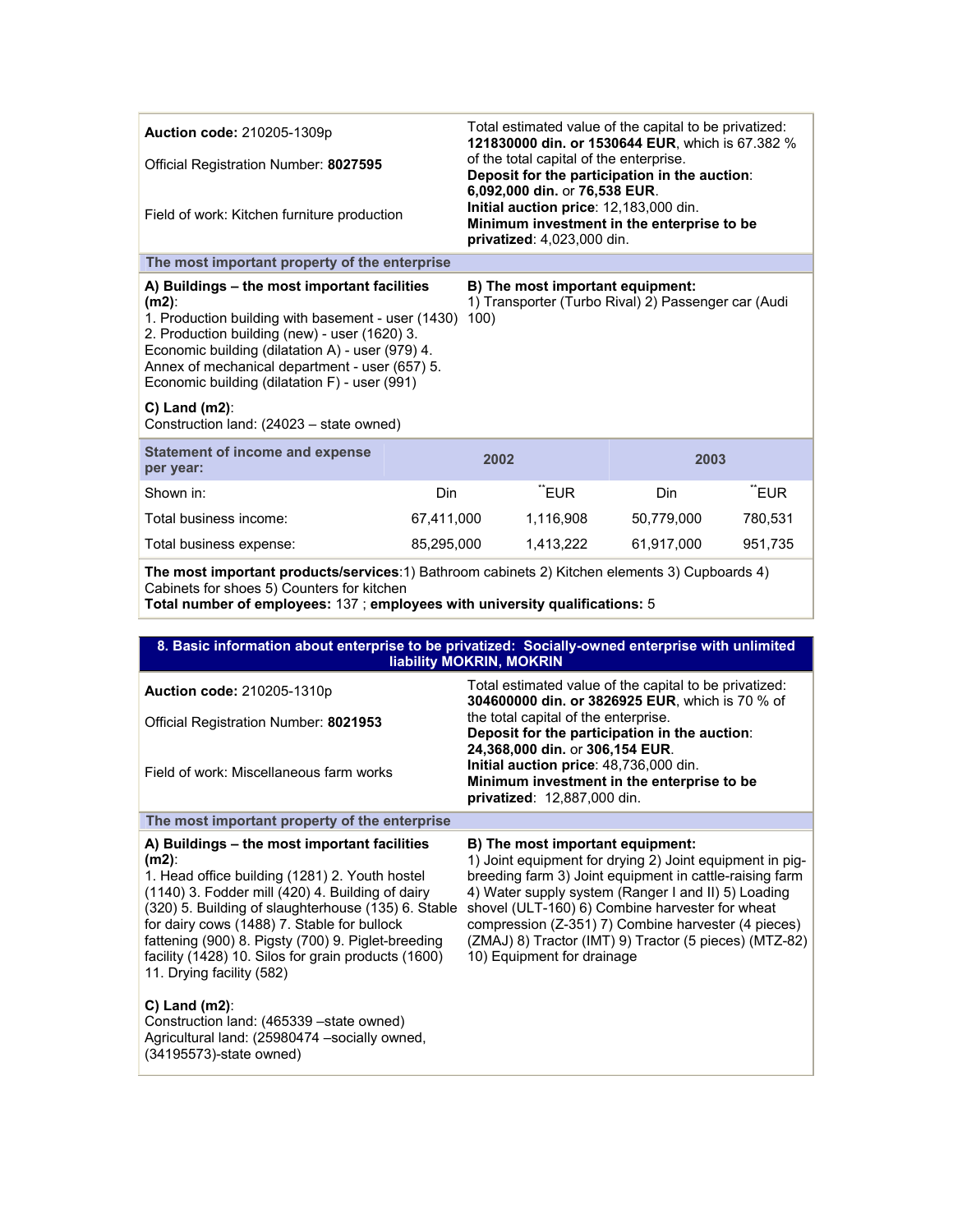| Statement of income and expense<br>per year: | 2002       |           | 2003       |         |
|----------------------------------------------|------------|-----------|------------|---------|
| Shown in:                                    | Din        | "EUR      | Din        | "EUR    |
| Total business income:                       | 31,106,000 | 515.384   | 22,403,000 | 344,360 |
| Total business expense:                      | 61,441,000 | 1.017.994 | 45,131,000 | 693,715 |

**The most important products/services**:1) pigs, cows and bullocks for fattening 2) Piglets 3) Cow milk 4) Wheat, barley, sunflower 5) Corn, seed of lucerne

**Total number of employees:** 97 ; **employees with university qualifications:** 5

| 9. Basic information about enterprise to be privatized: Socially-owned enterprise FABRIKA<br>BICIKALA PARTIZAN for production of bicycles, bicycle components etc., metal products, wholesale<br>and retail trade, SUBOTICA                                                       |     |                                                                                                                                                                           |      |     |  |  |
|-----------------------------------------------------------------------------------------------------------------------------------------------------------------------------------------------------------------------------------------------------------------------------------|-----|---------------------------------------------------------------------------------------------------------------------------------------------------------------------------|------|-----|--|--|
| <b>Auction code: 210205-1311p</b>                                                                                                                                                                                                                                                 |     | Total estimated value of the capital to be privatized:<br>203368000 din. or 2555062 EUR, which is 70 % of the                                                             |      |     |  |  |
| Official Registration Number: 8008957                                                                                                                                                                                                                                             |     | total capital of the enterprise<br>Deposit for the participation in the auction:                                                                                          |      |     |  |  |
| Field of work: Production of bicycles                                                                                                                                                                                                                                             |     | 16,269,000 din. or 204,400 EUR.<br>Initial auction price: 32,539,000 din.<br>Minimum investment in the enterprise to be<br>privatized: 18,105,000 din.                    |      |     |  |  |
| The most important property of the enterprise                                                                                                                                                                                                                                     |     |                                                                                                                                                                           |      |     |  |  |
| A) Buildings – the most important facilities<br>$(m2)$ :<br>1. Finished goods warehouse (1440) 2. Raw<br>materials warehouse (1207) 3. Prefabricated hall<br>with a floor (1879) 4. Big machine hall (2755) 5.<br>Hall with three bays (464) 6. Administrative<br>building (1020) |     | B) The most important equipment:<br>1) Energy equipment for substation (31-2233) 2)<br>Eccentric press (51-2329-2333) 3) Welding machine<br>(Kloss) 4) Computer (Pentium) |      |     |  |  |
| $C$ ) Land (m2):<br>Construction land: (40942 – socially owned)                                                                                                                                                                                                                   |     |                                                                                                                                                                           |      |     |  |  |
| <b>Statement of income and expense</b><br>per year:                                                                                                                                                                                                                               |     | 2002                                                                                                                                                                      | 2003 |     |  |  |
| Shown in:                                                                                                                                                                                                                                                                         | Din | <b>EUR</b>                                                                                                                                                                | Din  | FUR |  |  |

Total business income: 11,075,000 183,498 2,572,000 39,535 Total business expense: 25,445,000 421,589 49,305,000 757,874

**The most important products/services**:1) Production of bicycles **Total number of employees:** 225 ; **employees with university qualifications:** 1

| 10. Basic information about enterprise to be privatized: Socially-owned enterprise for nursery<br>production RASADNIK, SUBOTICA |                                                                                                                                                    |  |  |  |
|---------------------------------------------------------------------------------------------------------------------------------|----------------------------------------------------------------------------------------------------------------------------------------------------|--|--|--|
| <b>Auction code: 210205-1334</b>                                                                                                | Total estimated value of the capital to be privatized:<br>35254000 din. or 442924 EUR, which is 70 % of the                                        |  |  |  |
| Official Registration Number: 8236607                                                                                           | total capital of the enterprise.<br>Deposit for the participation in the auction:                                                                  |  |  |  |
| Field of work: Fruit seedling growing                                                                                           | 4.230.000 din. or 53.145 EUR.<br>Initial auction price: 8,461,000 din.<br>Minimum investment in the enterprise to be<br>privatized: 2,038,000 din. |  |  |  |
| The most important property of the enterprise                                                                                   |                                                                                                                                                    |  |  |  |
| A) Buildings – the most important facilities<br>(m2):                                                                           | B) The most important equipment:<br>1) Tractor (3 pieces) (MTZ-820, MTZ-82.1, MTZ-820)                                                             |  |  |  |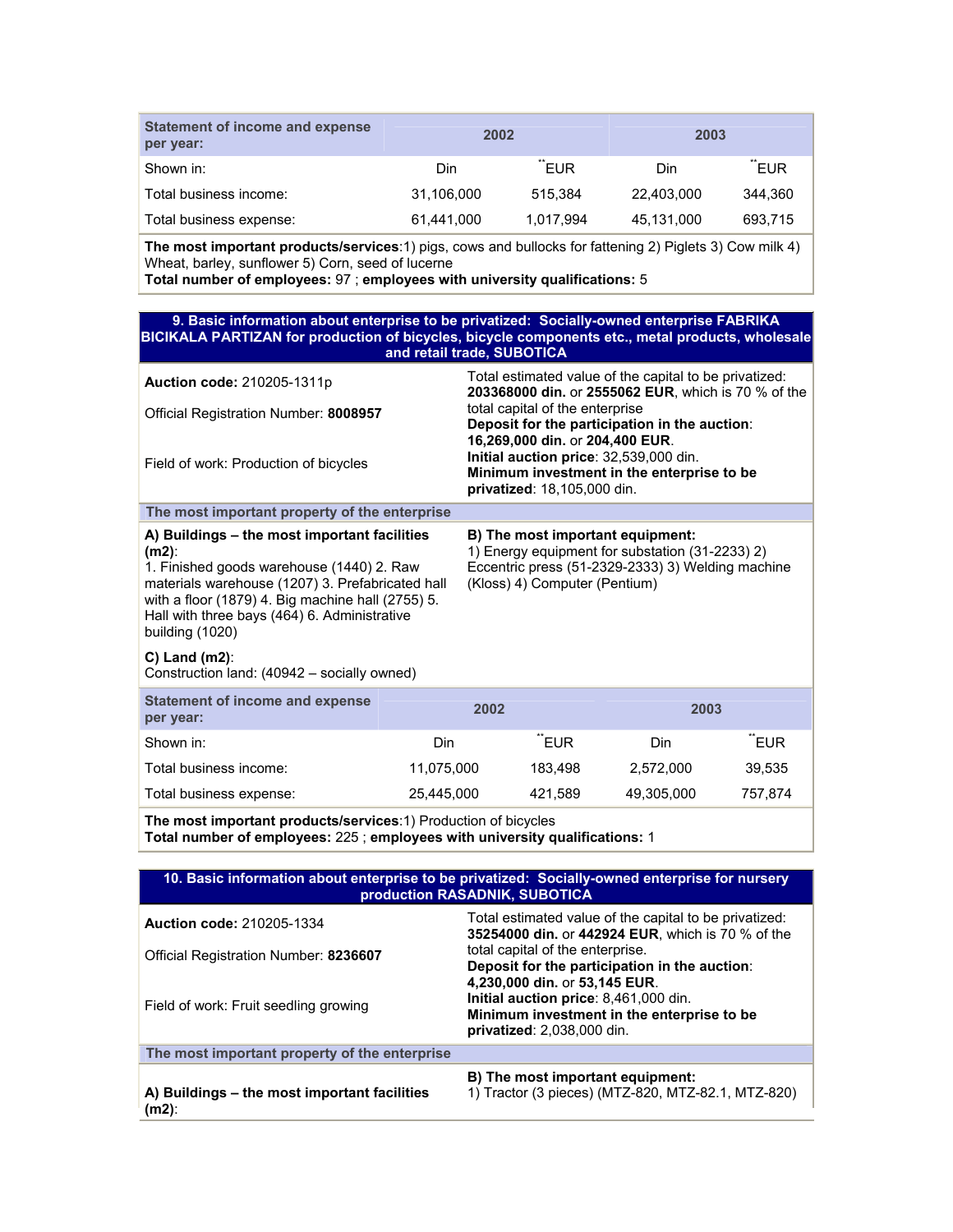1. Conservatory (116) 2. Office building I (235) 3. Office building II (203) 4. Shed-mechanical park (696) 5. Building for plantation storage (210) 6. Shed for mechanical equipment (242) 7. House, yard and orchard - Radano (216)

### **C) Land (m2)**:

Construction land: (81760 –socially owned, 2.016.602- state owned)

**Statement of income and expense per year: 2002 2003**  Shown in: The state of the Shown in: The Shown in: The Shown in: The Shown in: The Shown in: The Shown in the S Total business income: 23,124,000 383,133 14,300,000 219,807 Total business expense: 21,946,000 363,615 16,497,000 253,578

(Morava)

2) Passenger vehicle (Zastava 101 Skala 55) 3) Milling machine (Hardi 3XB) 4) Sowing machine(Poljostroj) 5)

Plough (2 pieces) (Vogel 3sl 950) 6) Atomizer

**The most important products/services**:1) Wheat 2) Seedlings 3) Apples 4) Corn 5) Oats 6) Plums 7) Decorative seedlings 8) Tritinal

**Total number of employees:** 47 ; **employees with university qualifications:** 4

| 1. Basic information about enterprise to be privatized: Socially-owned building enterprise<br><b>NAPREDAK, VRBAS</b>                                                                                                                                                                                                                                                                                                                                                                                                                                      |            |                                                                                                      |         |                                                                                                             |         |  |
|-----------------------------------------------------------------------------------------------------------------------------------------------------------------------------------------------------------------------------------------------------------------------------------------------------------------------------------------------------------------------------------------------------------------------------------------------------------------------------------------------------------------------------------------------------------|------------|------------------------------------------------------------------------------------------------------|---------|-------------------------------------------------------------------------------------------------------------|---------|--|
| <b>Auction code: 210205-0851p</b>                                                                                                                                                                                                                                                                                                                                                                                                                                                                                                                         |            |                                                                                                      |         | Total estimated value of the capital to be privatized:<br>52186000 din. or 655147 EUR. which is 70 % of the |         |  |
| Official Registration Number: 8117853                                                                                                                                                                                                                                                                                                                                                                                                                                                                                                                     |            | total capital of the enterprise.<br>Deposit for the participation in the auction:                    |         |                                                                                                             |         |  |
| Field of work: Other building and specialized<br>works                                                                                                                                                                                                                                                                                                                                                                                                                                                                                                    |            | 2,609,000 din. or 32,753 EUR.<br>Initial auction price: 5,219,000 din.<br>privatized: 4,453,000 din. |         | Minimum investment in the enterprise to be                                                                  |         |  |
| The most important property of the enterprise                                                                                                                                                                                                                                                                                                                                                                                                                                                                                                             |            |                                                                                                      |         |                                                                                                             |         |  |
| A) Buildings – the most important facilities<br>B) The most important equipment:<br>1) Concrete making machine (BK-30 Fagram) 2)<br>$(m2)$ :<br>Trencher (Progres) 3) Machine for making grid panels<br>1. Administrative building (right of use) (1189) 2.<br>(Fagram) 4) Trencher 5) Light construction equipment<br>Brickyard (right of use) (1486) 3. Plant and<br>equipment (right of use) (620) 4. Timber yard<br>(right of use) (926) 5. Reinforcing plant (right of<br>use) (324)<br>$C$ ) Land (m2):<br>Construction land: (84399 - state owned) |            |                                                                                                      |         |                                                                                                             |         |  |
| <b>Statement of income and expense</b><br>per year:                                                                                                                                                                                                                                                                                                                                                                                                                                                                                                       |            | 2002                                                                                                 |         | 2003                                                                                                        |         |  |
| Shown in:                                                                                                                                                                                                                                                                                                                                                                                                                                                                                                                                                 | Din        |                                                                                                      | "EUR    | <b>Din</b>                                                                                                  | "EUR    |  |
| Total business income:                                                                                                                                                                                                                                                                                                                                                                                                                                                                                                                                    | 56,115,000 |                                                                                                      | 929,749 | 10,568,000                                                                                                  | 162,442 |  |
| Total business expense:                                                                                                                                                                                                                                                                                                                                                                                                                                                                                                                                   | 58,601,000 |                                                                                                      | 970,939 | 36,142,000                                                                                                  | 555,544 |  |
| The most important products/services:1) Flats 2) Halls 3) Offices 4) Concrete<br>Total number of employees: 114 ; employees with university qualifications: 1                                                                                                                                                                                                                                                                                                                                                                                             |            |                                                                                                      |         |                                                                                                             |         |  |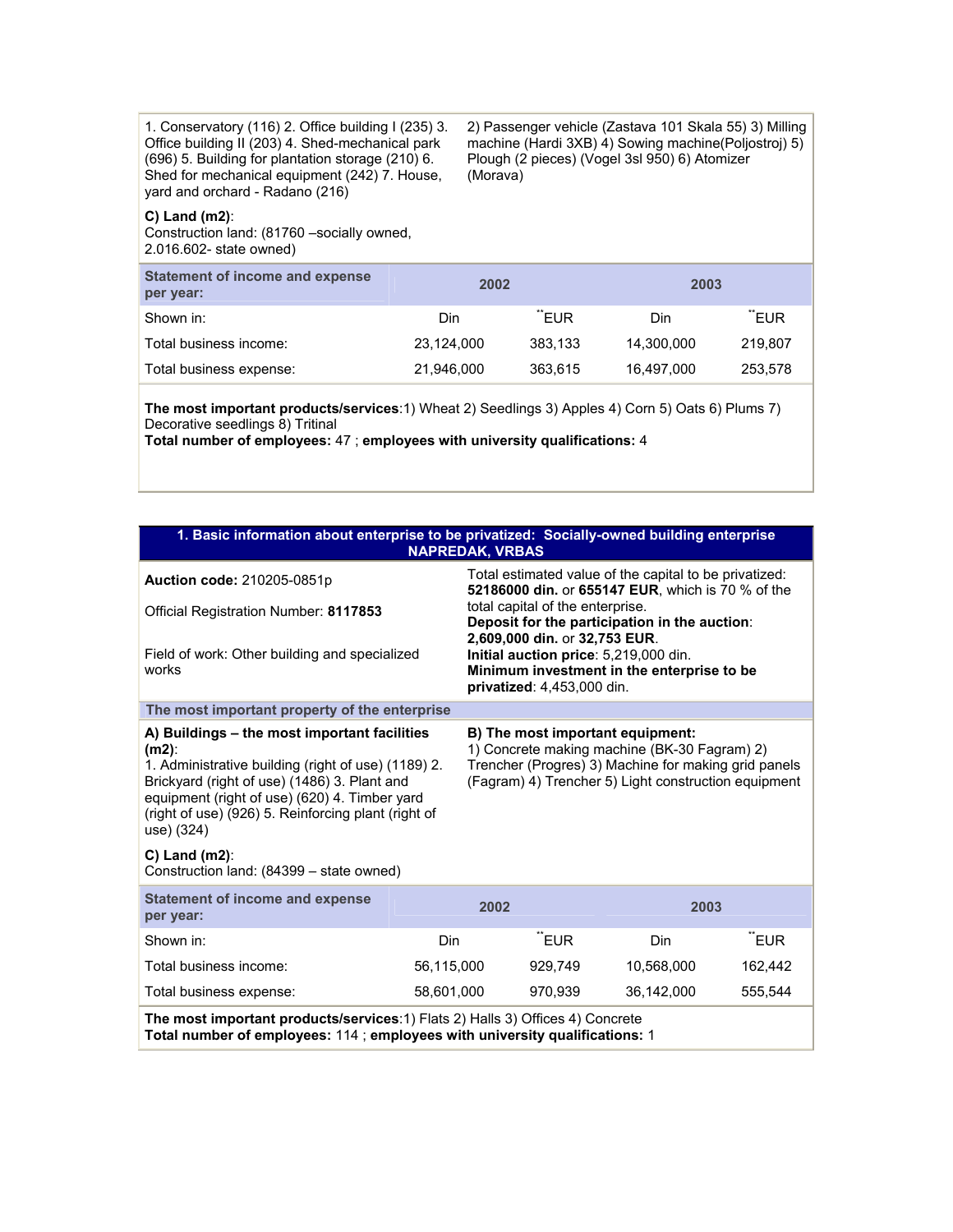| 1. Basic information about enterprise to be privatized: Socially-owned enterprise for<br>carpentry BOR, NOVI SAD |           |                                                                                                                                              |                                                                                    |            |         |  |  |
|------------------------------------------------------------------------------------------------------------------|-----------|----------------------------------------------------------------------------------------------------------------------------------------------|------------------------------------------------------------------------------------|------------|---------|--|--|
| Auction code: 210205-0596p                                                                                       |           | Total estimated value of the capital to be privatized:<br><b>925000 din. or 11553 EUR, which is 70 % of the total</b>                        |                                                                                    |            |         |  |  |
| Official Registration Number: 8081026                                                                            |           |                                                                                                                                              | capital of the enterprise.<br>Deposit for the participation in the auction: 46,000 |            |         |  |  |
| Field of work: Production of joinery                                                                             |           | din or 578 EUR.<br>Initial auction price: 93,000 din.<br>Minimum investment in the enterprise to be<br>privatized: 88,000 din.               |                                                                                    |            |         |  |  |
| The most important property of the enterprise                                                                    |           |                                                                                                                                              |                                                                                    |            |         |  |  |
| A) Buildings – the most important facilities<br>$(m2)$ :<br>1. Wooden shed - barrack (100) 2. Container (18)     |           | B) The most important equipment:<br>1) Passenger vehicle (Opel Kadet) 2) Mobile phone<br>(Ericsson T28) 3) Computer (PC C 75) 4) Printer (LO |                                                                                    |            |         |  |  |
| $C$ ) Land (m2):                                                                                                 |           | 300 A4 ETI)                                                                                                                                  |                                                                                    |            |         |  |  |
| <b>Statement of income and expense</b><br>per year:                                                              |           | 2000                                                                                                                                         |                                                                                    | 2001       |         |  |  |
| Shown in:                                                                                                        | Din       |                                                                                                                                              | "EUR                                                                               | Din        | "EUR    |  |  |
| Total business income:                                                                                           | 7,721,000 |                                                                                                                                              | 152,891                                                                            | 11,306,000 | 190,023 |  |  |
| Total business expense:                                                                                          | 8,027,000 |                                                                                                                                              | 158,950                                                                            | 11,195,000 | 188,158 |  |  |
| The mead bones that must producte becomband the Draduation of injury conditional                                 |           |                                                                                                                                              |                                                                                    |            |         |  |  |

**The most important products/services**: 1) Production of joinery and furniture. **Total number of employees:** 18 ; **employees with university qualifications:** 1

# **2. Basic information about enterprise to be privatized: MINEL FEPO Ltd. for production of electric machinery and equipment, ZRENJANIN**

| <b>Auction code: 210205-1336</b><br>Official Registration Number: 8000913<br>Field of work: Production of equipment for electric<br>power distribution                                                                                                                                                                                                                                                                                                                                                                                                                |             | Total estimated value of the capital to be privatized:<br>257801000 din. or 3219853 EUR which is 70 % of the<br>total capital of the enterprise.<br>Deposit for the participation in the auction:<br>30,936,000 din. or 386,382 EUR.<br>Initial auction price: 61,872,000 din.<br>Minimum investment in the enterprise to be<br>privatized: 14,463,000 din. |           |             |           |
|-----------------------------------------------------------------------------------------------------------------------------------------------------------------------------------------------------------------------------------------------------------------------------------------------------------------------------------------------------------------------------------------------------------------------------------------------------------------------------------------------------------------------------------------------------------------------|-------------|-------------------------------------------------------------------------------------------------------------------------------------------------------------------------------------------------------------------------------------------------------------------------------------------------------------------------------------------------------------|-----------|-------------|-----------|
| The most important property of the enterprise                                                                                                                                                                                                                                                                                                                                                                                                                                                                                                                         |             |                                                                                                                                                                                                                                                                                                                                                             |           |             |           |
| A) Buildings – the most important facilities<br>B) The most important equipment:<br>1) Vacuum casting machine (Hedrich) 2) Casting<br>$(m2)$ :<br>machine - high voltage machinery (MWB) 3) Casting<br>1. Production halls 1 i 2 with annex (7849) 2.<br>Finished product warehouse (blue hall) (1440) 3.<br>machine (Heitz GAF 860 DO) 4) Casting machine<br>Warehouse of materials (972) 4. Restaurant and<br>(Heitz GA 1010) 5) Forklift truck (Detvan 2.5T)<br>canteen (926) 5. Hall FMT (753)<br>$C$ ) Land (m2):<br>Construction land: (38999 - socially owned) |             |                                                                                                                                                                                                                                                                                                                                                             |           |             |           |
| <b>Statement of income and expense</b><br>per year:                                                                                                                                                                                                                                                                                                                                                                                                                                                                                                                   | 2002        |                                                                                                                                                                                                                                                                                                                                                             | 2003      |             |           |
| Shown in:                                                                                                                                                                                                                                                                                                                                                                                                                                                                                                                                                             | <b>Din</b>  |                                                                                                                                                                                                                                                                                                                                                             | "EUR      | Din         | "EUR      |
| Total business income:                                                                                                                                                                                                                                                                                                                                                                                                                                                                                                                                                | 143,148,000 |                                                                                                                                                                                                                                                                                                                                                             | 2,371,767 | 117,083,000 | 1,799,699 |
| Total business expense:                                                                                                                                                                                                                                                                                                                                                                                                                                                                                                                                               | 131,625,000 |                                                                                                                                                                                                                                                                                                                                                             | 2,180,847 | 153,369,000 | 2,357,456 |
| The most important products/services:1) Distributing machinery (extractable cells and fixed cells) 2)<br>Measuring transformers and insulators 3) Other electric equipment<br>Total number of employees: 131; employees with university qualifications: 10                                                                                                                                                                                                                                                                                                            |             |                                                                                                                                                                                                                                                                                                                                                             |           |             |           |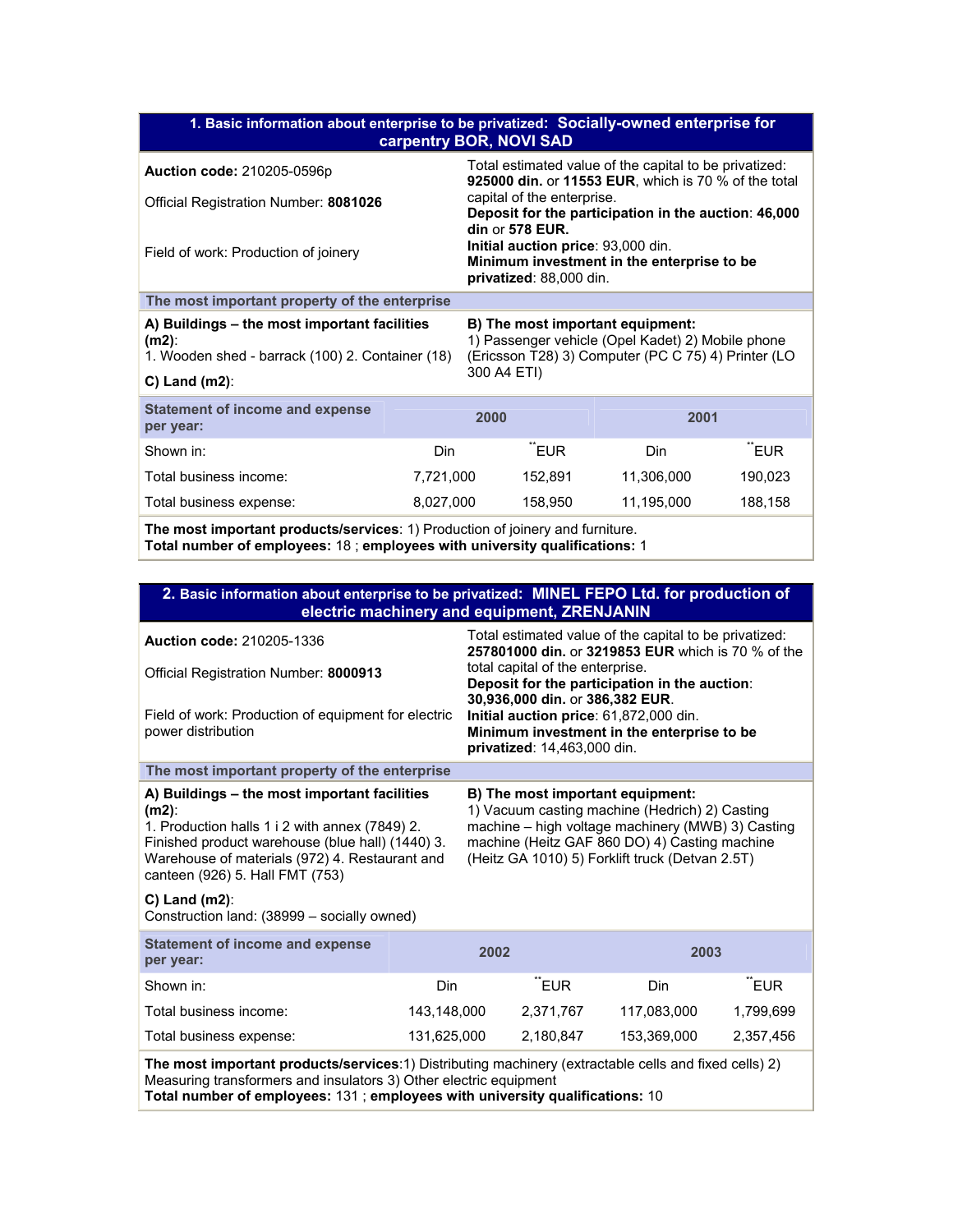| 3. Basic information about enterprise to be privatized: Socially-owned enterprise<br><b>INŽENJERING-PROMET, ZRENJANIN</b>                                                                                                           |         |                                                                                                                                           |         |       |  |  |
|-------------------------------------------------------------------------------------------------------------------------------------------------------------------------------------------------------------------------------------|---------|-------------------------------------------------------------------------------------------------------------------------------------------|---------|-------|--|--|
| <b>Auction code: 210205-1337</b>                                                                                                                                                                                                    |         | Total estimated value of the capital to be privatized:<br>22000 din. or 275 EUR, which is 70 % of the total                               |         |       |  |  |
| Official Registration Number: 8203776                                                                                                                                                                                               |         | capital of the enterprise.<br>Deposit for the participation in the auction: 3,000                                                         |         |       |  |  |
| Field of work: Mediation in the sale of various<br>products                                                                                                                                                                         |         | din or 33 EUR.<br>Initial auction price: 5,000 din.<br>Minimum investment in the enterprise to be<br>privatized: 5,000 din.               |         |       |  |  |
| The most important property of the enterprise                                                                                                                                                                                       |         |                                                                                                                                           |         |       |  |  |
| A) Buildings – the most important facilities<br>$(m2)$ :<br>1. Rented office (until 2007) (9.36)                                                                                                                                    |         | B) The most important equipment:<br>1) Conference tables (2 pieces) 2) Armchairs (12<br>pieces) 3) Telephone (Panasonic) 4) Computer with |         |       |  |  |
| $C$ ) Land (m2):                                                                                                                                                                                                                    |         | printer (HP DESK JET 940C)                                                                                                                |         |       |  |  |
| <b>Statement of income and expense</b><br>per year:                                                                                                                                                                                 |         | 2002                                                                                                                                      | 2003    |       |  |  |
| Shown in:                                                                                                                                                                                                                           | Din.    | TEUR <sup>"</sup>                                                                                                                         | Din.    | "EUR  |  |  |
| Total business income:                                                                                                                                                                                                              | 0       | 0                                                                                                                                         | 166,000 | 2,552 |  |  |
| Total business expense:                                                                                                                                                                                                             | 138,000 | 2,286                                                                                                                                     | 332,000 | 5,103 |  |  |
| the second contract of the contract of the contract of the contract of the contract of the contract of the contract of the contract of the contract of the contract of the contract of the contract of the contract of the con<br>. |         |                                                                                                                                           |         |       |  |  |

**The most important products/services**:1) Production of equipment for plant oil and grease (small oil facilities) 2) Production of unprocessed oil and grease 3) Production of metal structures and components 4) Production of cisterns, reservoirs and containers5) Production of other specialized machines 6) Wholesale and retail trade

**Total number of employees:** 1 ; **employees with university qualifications:** 1

| 4. Basic information about enterprise to be privatized: Joint-stock company PRODOR, NOVI<br><b>SAD</b>                                                                                                           |                                                                                                                                                                 |                                                                                                                                                 |         |           |        |  |
|------------------------------------------------------------------------------------------------------------------------------------------------------------------------------------------------------------------|-----------------------------------------------------------------------------------------------------------------------------------------------------------------|-------------------------------------------------------------------------------------------------------------------------------------------------|---------|-----------|--------|--|
| <b>Auction code: 210205-1338</b>                                                                                                                                                                                 |                                                                                                                                                                 | Total estimated value of the capital to be privatized:<br>19967000 din. or 249377 EUR, which is 69.314 % of                                     |         |           |        |  |
| Official Registration Number: 8110042                                                                                                                                                                            |                                                                                                                                                                 | the total capital of the enterprise.<br>Deposit for the participation in the auction:                                                           |         |           |        |  |
| Field of work: Production of metal structures                                                                                                                                                                    |                                                                                                                                                                 | 2,396,000 din or 29,925 EUR.<br>Initial auction price: 4,792,000 din.<br>Minimum investment in the enterprise to be<br>privatized: 147,000 din. |         |           |        |  |
| The most important property of the enterprise                                                                                                                                                                    |                                                                                                                                                                 |                                                                                                                                                 |         |           |        |  |
| A) Buildings – the most important facilities<br>$(m2)$ :<br>1. Building, Masarikova 4, Novi Sad (467)<br>$C)$ Land (m2):<br>Construction land: (795 - state owned) Agricultural<br>land: (1485 - socially owned) | B) The most important equipment:<br>1) Welding machine (ISKRA) 2) Alu movable scaffold<br>3) Truck (35.8 Zastava) 4) Passenger vehicle (Yugo<br>55 Zastava 1.1) |                                                                                                                                                 |         |           |        |  |
| <b>Statement of income and expense</b><br>per year:                                                                                                                                                              |                                                                                                                                                                 | 2002                                                                                                                                            |         | 2003      |        |  |
| Shown in:                                                                                                                                                                                                        | Din.                                                                                                                                                            |                                                                                                                                                 | "EUR    | Din.      | "EUR   |  |
| Total business income:                                                                                                                                                                                           | 6,427,000                                                                                                                                                       |                                                                                                                                                 | 106,487 | 4,576,000 | 70,338 |  |
| Total business expense:                                                                                                                                                                                          | 6,674,000                                                                                                                                                       |                                                                                                                                                 | 110,579 | 5,579,000 | 85,756 |  |
| The most important products/services:1) Production of steel structure 2) Production of metal products                                                                                                            |                                                                                                                                                                 |                                                                                                                                                 |         |           |        |  |